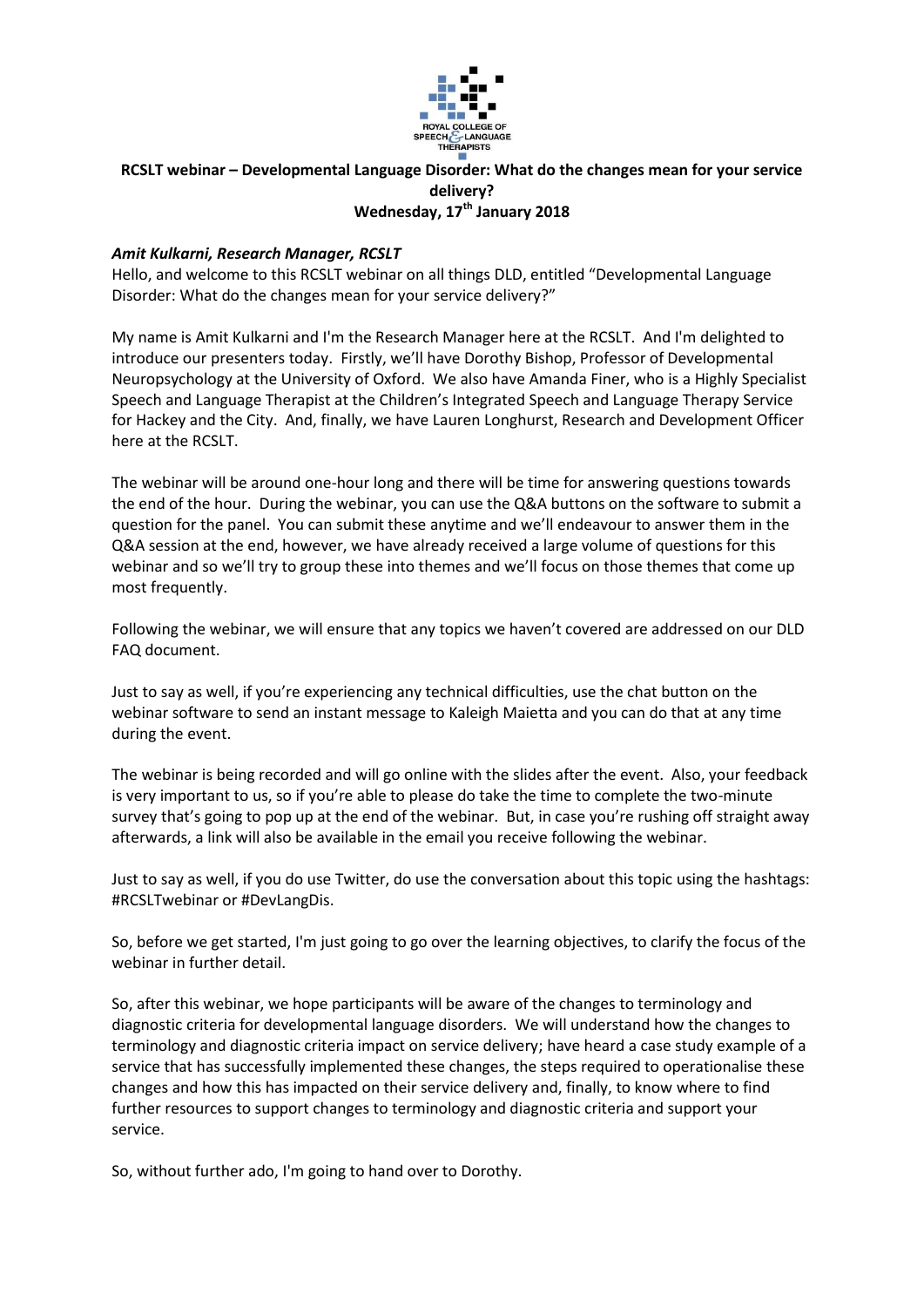# *Dorothy Bishop, Professor of Developmental Neuropsychology, University of Oxford*

Hello, and welcome to everyone. It's a great privilege to be here to tell you a bit about the work that is behind the changes in terminology and really try and explain what we've done and why we've done it.

And the background… I usually use my taxi driver story to explain why I got interested in terminology. And it was because, for many years, when I used to sit in a taxi and the taxi driver would say, well, what do you do? I would say, 'I do research on specific language impairment'. And I would always get a blank look – whatever – or somebody saying, 'what's that'? And I learned to say, well, it's a bit like autism, or it's a bit like dyslexia, because I could be sure that the average man in the street would have heard of both of those conditions; they might know somebody who had autism or dyslexia, or they might have seen something in the media.

And I started saying to myself: Why is it that, with specific language impairment, nobody's ever heard of it? It's not that uncommon and, yet, it's completely a Cinderella subject.

I backed up this general sense by having the idea that I might look at research on different disorders, because I also had the impression that there wasn't a lot of research on specific language impairment. And I was able to access the American funder, NIH, publishes a big… on its website an account of all the grants it awards and how many thousands of dollars it spends on them – and these are huge sums; as you can see, these are thousands of dollars up on that Y axis. And what it shows very clearly is that there's a lot on autism, and there's been actually special funding provided for autism, special initiatives, but also Attention Deficit Hyperactivity Disorder (ADHD) has got quite a healthy level of funding; both of these are going up over time.

But if you look at the purple line, going along the bottom of the slide, that is all the research funding for not just SLI, but I've also bundled in other subjects that don't have a lot of research – dyslexia, speech disorders, dyscalculia and developmental coordination disorder. And there's a huge difference.

And the most interesting comparison is with ADHD, because that's a condition which, if you get clinicians to rate the severity of the impact on the child, it's very similar to SLI. And if you look at the frequency of the disorder in the population it's very similar to SLI and, yet, there's 15 times as much research funding for that condition that one has to say, 'why'?

Now, we don't know the answer to that question, but there were various things that struck me as I tried to do this exercise, and I had postulated various possibilities. But one of them was to do with the terminology. It's very hard to do a Google search for specific language impairment – you can do that, but you're going to miss a lot of things, because, a lot of the time, people who are talking about children's language disorders use other terminology. And if you put together three terms: a prefix, a descriptor and a noun, you can end up, I discovered, with 168 possible combinations. And I found 130 of these when I tried to search for research on this topic.

And 33 of them were quite commonly used, so it was really difficult to form a sense of this as a disorder, because people were not using the same language. And sometimes they were using different words to talk about the same thing. And sometimes they were using what sounded like the same words to talk about different things. And it struck me that this, at least, would be something that, if we could sort this out, it might help with achieving recognition.

Another thing that I did, as well as doing that literature search, was to set up with my colleagues, Maggie Snowling, Courtenay Norbury, Becky Clark and Gina Conti-Ramsden – the RALLI campaign – where we tried to raise awareness of what we, at the time, called Language Learning Impairment. And we've had some success with that with a YouTube channel, which features short clips about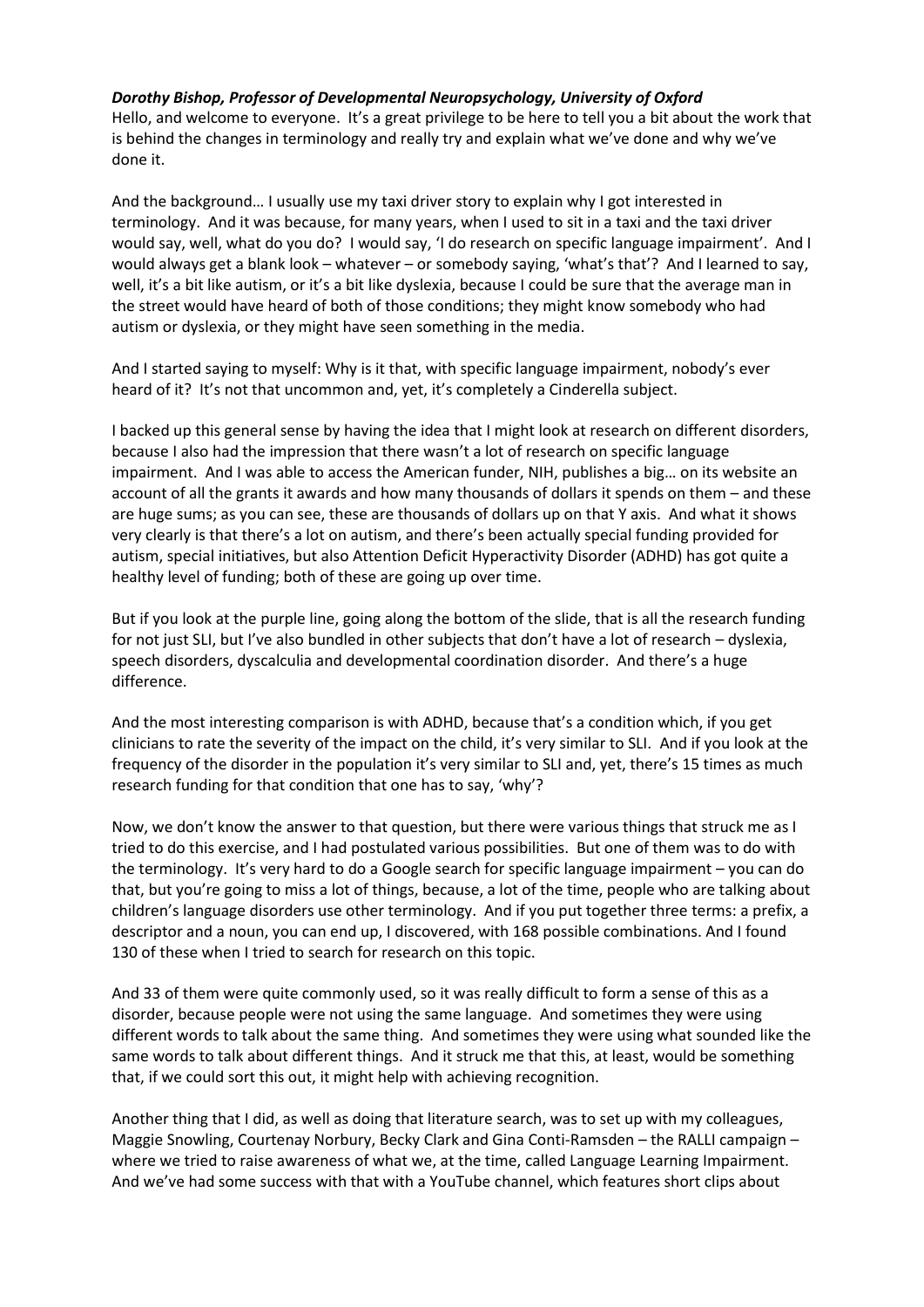various aspects of what we called Language Learning Impairment. And we were very grateful for support from Afasic, the Waterloo Foundation and other funders of ours.

But, even then, trying to do that we hit at the terminological problem, because what were we supposed to talk about. We had some people saying, well, you're talking about specific language impairment; they didn't like that term, and other people wondering whether we were excluding other things.

So we had, as a second goal, to try and see could we do something about this very messy terminology and definitions in this field? And we got the opportunity to do so after we'd been running RALLI a little while a couple of years ago. We decided – that was particularly Maggie Snowling – and I had some resources that we could put into this to do a project which we called CATALISE, which would be to try and see whether we couldn't achieve a consensus on this topic. And we did this with my biostatistician colleague, Paul Thompson. And we had a lot of very helpful advice from Trisha Greenhalgh, who is the Professor of Primary Care in Oxford, who is familiar with using the method that we use – which neither Maggie nor I had used before. And this is the Delphi process, which is a process whereby you try and achieve consensus by getting an expert panel to agree on statements, but then to feed back the results that you get and see whether they can then still… whether you have to change the statements, drop statements, until you achieve some sort of consensus.

But before we could do that, we had to decide who is it we're talking about; what is it that we want to define? And we decided that our focus ought to be on children who needed help over and beyond what's usually available in the classroom. So speech and language therapists will be aware that they have a role in universal provision, in trying to ensure that teachers in classrooms are having language-friendly classrooms, which are benefiting everyone. And then there will be children who need additional targeted help in the classroom. But there are always some children for whom that is not enough and who have continuing problems that need rather more specialist assessment and intervention. And we are focusing on those in terms of trying to find some terminology for that subset of children who might need referral and intervention with a speech and language therapist.

The Delphi approach; I won't go into it in great detail in the interests of time, but, essentially, you go… you do it anonymously, which has a huge advantage, because it means that people say what they really think, and you do it online. And you need a panel of people who are experts, but you want to have a representation from a range of people. So we had predominantly speech and language therapists on our panel, from a range of English-speaking countries, including Ireland, US, Canada, Australia and New Zealand, as well as the UK. And some of these people were expert researchers in the field, others were practitioners. But what they had to do was to rate statements that we started out with. We would then feed back the whole panel's results from those statements. People could modify them, they could justify them, they could make comments, and the moderators – Maggie and I – were supposed to then put… modify the statements to see whether we'd get better agreement on the next round. And we went through this process twice. And then we ended up trying to write a consensus document, a manuscript, and again all the panel looked at that and sent further feedback. And this was really interesting, because we got a lot of comments, not just numerical scores.

The bottom line on terminology was that we did agree on this term 'Developmental Language Disorder'. It was very, very hard to reach agreement, there were so many different points of view and opinions, but this was what we ended up with. And I'm pleased to say that it's a term that does seem to now be gaining some traction.

So I'll just say a bit about what we mean by Developmental Language Disorder. It was generally agreed that if… since we're talking about that tier-3 level of children, we wanted to focus on children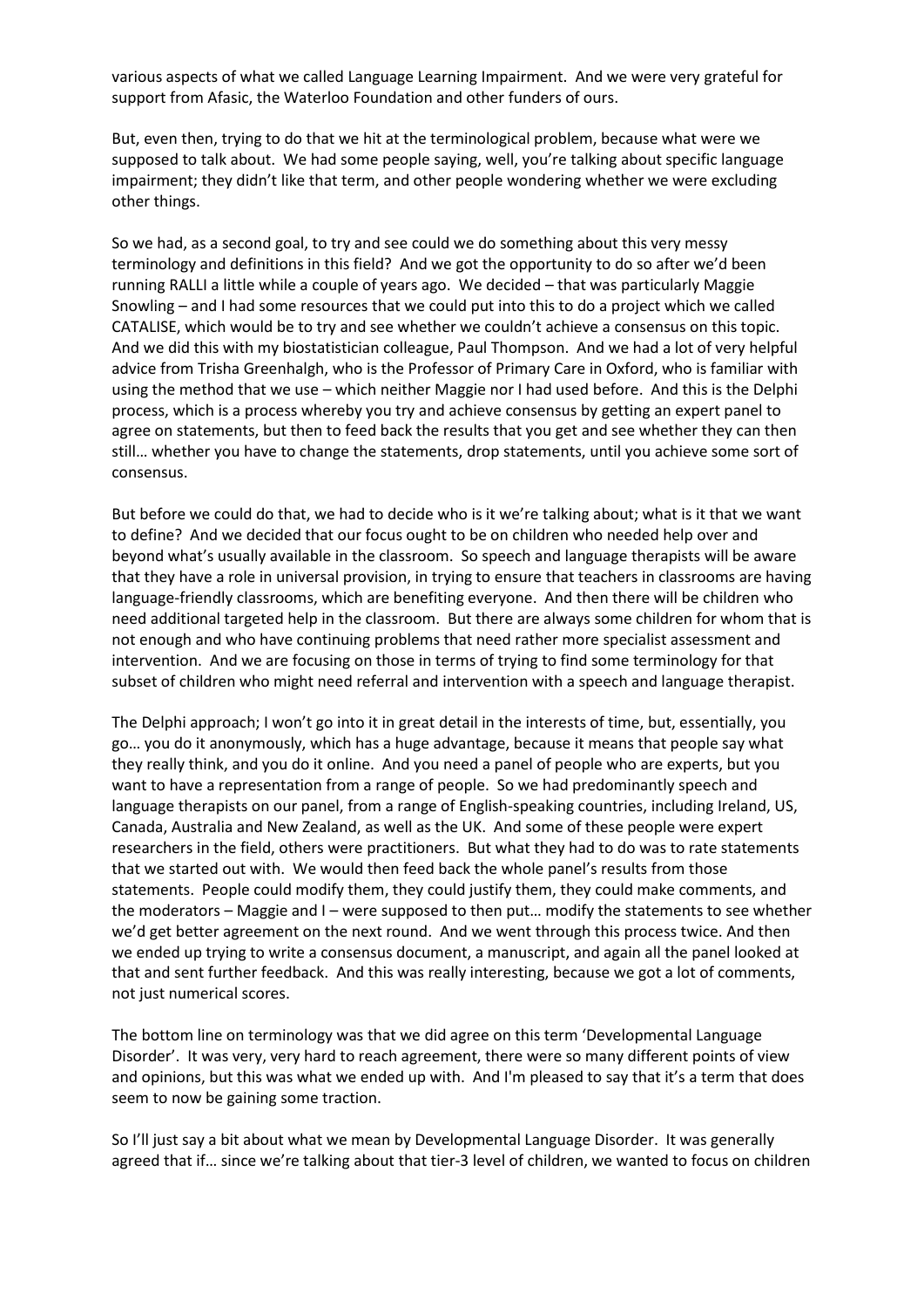who have language difficulties that impair social or education functioning, but also where there's an indicator of poor prognosis.

We know about prognosis mainly from longitudinal studies, where we've followed up children over time. And we know that having comprehension problems is one sign of poor prognosis, or having a wide range of different areas of language impaired. So we wanted to say, if you have that, it's reasonable to say you have a disorder. Because you have a problem that needs to be taken seriously, that's not likely to go away.

Then we subdivided it according to whether or not there was an associated biomedical condition. Now, Developmental Language Disorder was the term we want to use when there isn't, but we also had a lot of debate and discussion about what about a child who does have some associated condition such as a genetic syndrome, a sensorineural hearing loss, neurological disease, autism spectrum disorder, or intellectual disability. And we felt that it's important to emphasise that those children shouldn't just be excluded and not given any help; they have a language disorder and they need attention. But it's also important to flag up that they have a condition that is likely to cause broader problems.

We also, when we say 'associated with', we're not saying, 'explained away by', because there was concern that you get children who might, for example, have autism spectrum disorder and have disproportionate language problems that go over and beyond what we would normally see with that. So we're not saying, this is a whole explanation. But we're just saying, this is the context in which you understand their language disorder, and these children should still be eligible for assessment and intervention.

So language disorder we should see as a subset of a broader category of speech, language and communication needs, which would incorporate children who have atypical language, or speech for various reasons, but who wouldn't meet our criteria for disorder, which are for the more severe, longer-term problems. And Developmental Language Disorder sits inside that category of language disorder like Russian dolls; these are nested within one another. So that's the way to think about it.

And, in terms of the definition, it's also a very broad definition. And we did think of trying to put little circles inside that Developmental Language Disorder so that we'd have yet another set of Russian dolls nested within. But we felt that it wasn't feasible to do that. We discussed, should we, for example, try and specify subtypes of Developmental Language Disorder and we felt, no, because you could get so many variations that it doesn't make sense to say this, not that, because many children have more than one problem. But it is important that the type of problem is specified, because that obviously will affect the intervention you get. So we need an expert to look at is the problem with phonology, syntax, semantic word-finding, pragmatics and language use, verbal learning and memory, or some combination of those.

Then we came up against the issue of risk factors and, again, there was a lot of debate because sometimes these are used as exclusionary factors. We felt that the things that we've put here under the category of risk factors should not be used as an exclusionary factor. They have a probabilistic association with language disorder, but they can't be seen as explaining it away. And they include things like having a positive family history, coming from a deprived, impoverished background, or parents with a low level of education, neglect or abuse, having pre- or perinatal problems. Indeed, being male is a risk factor in that sense. More males than females have language disorders, but it's not a full explanation.

Similarly, there was a lot of debate about what about a child who also has other problems, like ADHD or motor impairments? Again, sometimes these have been used to say a child hasn't got a language disorder because it's not pure enough, not specific enough. And this, indeed, is why many people didn't like specific language impairment, because it seemed to imply you wouldn't have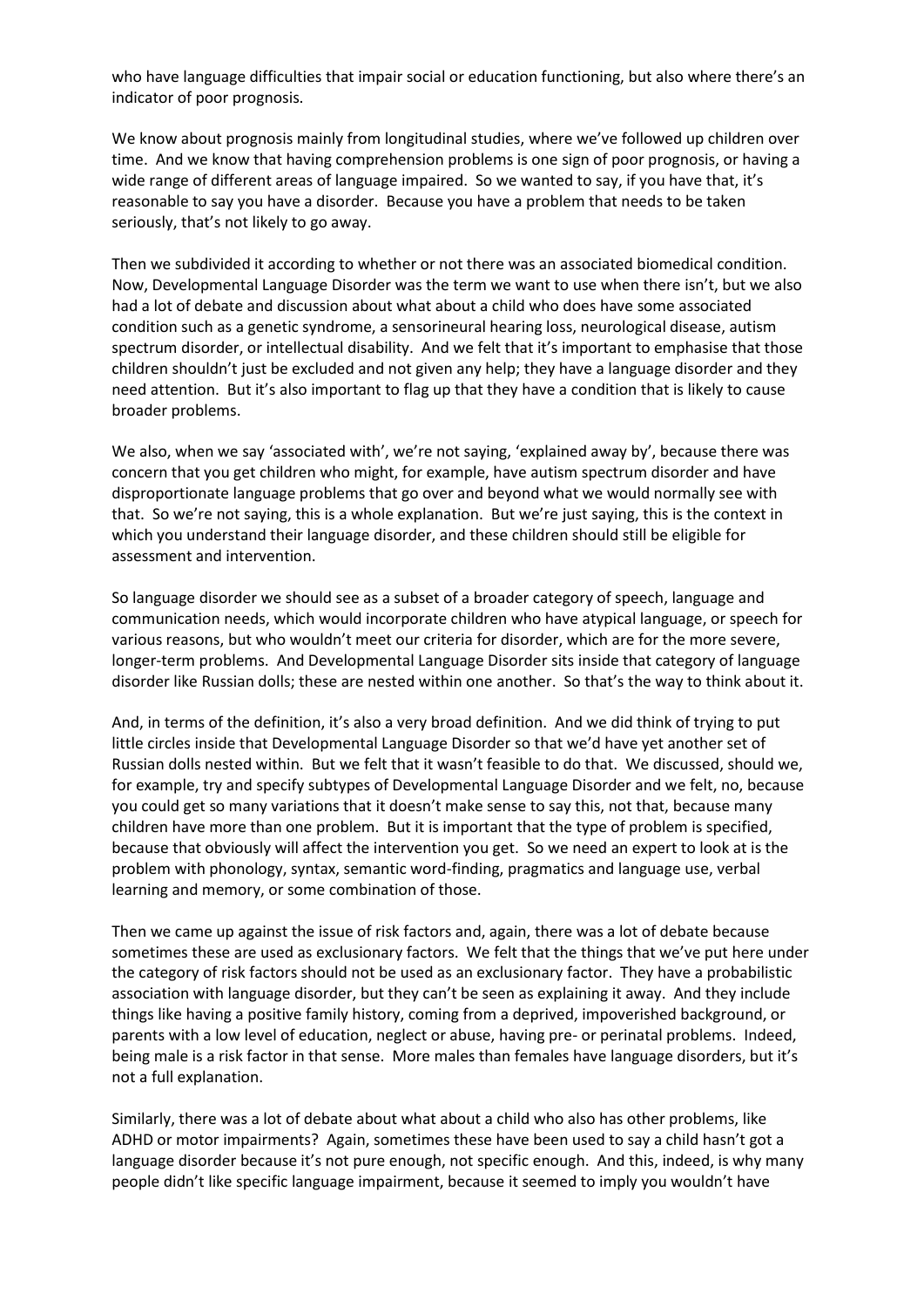anything else. And we knew that, in practice, it is very common to have some other conditions going alongside a language disorder. And the view was that these should be noted, but that they shouldn't be used as exclusionary factors, so that you can have some sort of combination of problems, it's not always just one single difficulty.

So what is new about what we're suggesting? Well, the main thing is that Developmental Language Disorder, or DLD, replaces SLI. And that the disorder is defined in terms of functional impairment, affecting either social and/or educational progress and poor prognosis, which obviously you can't be certain about, but we have quite a lot of information from longitudinal studies.

Now, the main thing that will make a big difference is that we do not use a distinction between delay and disorder, on the grounds that there's really no validation for that in the literature. And we looked very hard at this and we found that, often, people are using this in a way that really doesn't seem to be justified. Also we don't use a child's social background as any kind of criterion. And, importantly – and quite controversially – we don't use non-verbal IQ as a criterion for having a Developmental Language Disorder.

Now, I noted earlier that if a child had actually got an intellectual disability we wouldn't say they had a Developmental Language Disorder, we would say they have a language disorder associated with intellectual disability. But that is a category where you're not only a couple of standard deviations below the mean in terms of non-verbal ability, but it also has criteria in terms of how independent the child can be in various activities of daily living.

So there are many children who might, in the past, have been excluded because they had an IQ, say, of 80, which wouldn't put them in the intellectual disability range, but also is not a huge mismatch with their language skills. We are no longer excluding those children; we would say those children have a language disorder – Developmental Language Disorder. And these additional problems that you might have would be descriptors rather than exclusionary factors.

So I will just go over some common questions, but obviously I'm sure you will have many more. But the main one that we have had is, what about language delay? Because this has been so widely used in the UK and we're really saying, we don't think it's valid. So it was rejected, simply because there was no evidence to support that distinction. It's been around a very long time, and many people are taught to make that distinction, but there's remarkably little evidence to support it. And, indeed, right back in 1987 in one of the first studies I ever did I followed children who had a spiky profile with different levels of impairment and different language tasks, as opposed to those who had a rather flatter language profile, and found that the better prognosis was for the spiky profile. But it was the children who had that profile who got better access to therapy, because that was seen as a sign of disorder, whereas the children who had rather more impaired skills across the board tended to not get access to therapy, because people thought it was a delay; that doesn't actually make a lot of sense.

The other thing that we found was that people were saying that language delay is something caused by poor environment, but there have been studies now comparing children from deprived and nondeprived backgrounds in terms of their language skills and their prognosis and they really don't support making that distinction. So it's evidence-based that we say that this distinction really doesn't seem to be one that we should be adopting.

The other questions that we've had, one of them is what about if you've got a younger child? Because most of… in order to meet our criteria for having functional impairment and poor prognosis, often the child would need to be aged about four or five before you could be certain, although you do get younger children who have severe enough problems that you would know they had a poor prognosis. Quite often in a three- or four-year-old, you're not really sure if they might actually subsequently get more into the normal range in terms of their language skills.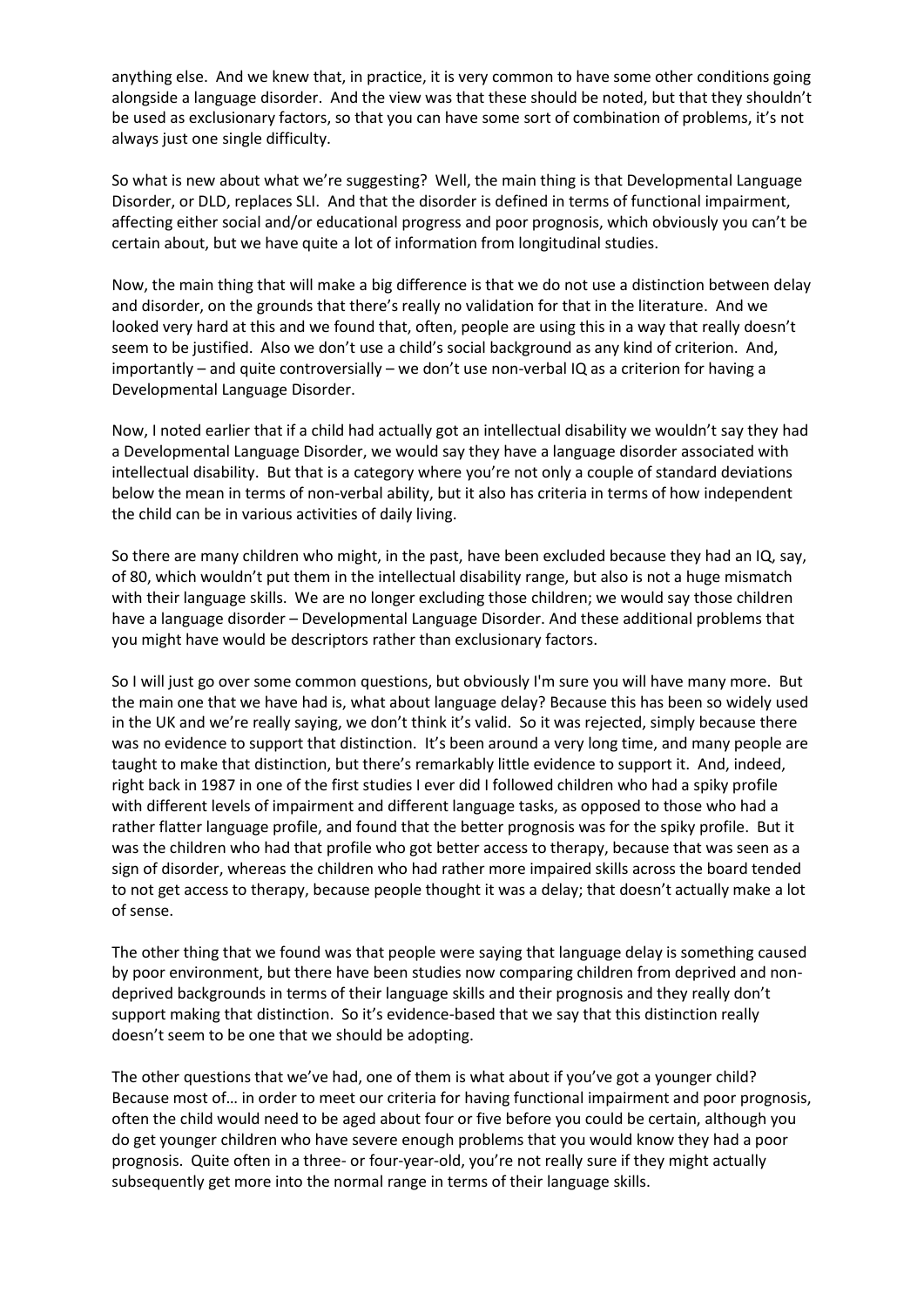So these children who have not yet got to the point where you could give a diagnosis were not really the focus. Because we're concerned with those requiring tier-3 specialist provision. And we wouldn't recommend using the term 'disorder' unless the child has got more persistent problems. And, indeed, some of those from educational backgrounds on our panel were very opposed to using the term 'disorder' in this sort of context, and I think rightly so.

But we would say that these children would come under the umbrella of speech, language and communication needs and they could be referred to as having language difficulties, or language needs, but you really don't want to put a diagnostic label on them that implies they've got a longterm persistent problem until you're fairly certain that they have those sorts of characteristics. So certainly we're not saying those children shouldn't be the focus of clinical attention, but we're saying we just wouldn't call them DLD.

The other group of interest is Speech Sound Disorder. So Speech Sound Disorder is a general term and, although in theory people will often say you should distinguish children who have a more linguistic type of Speech Sound Disorder from those with motor origins; even the best experts tell us that it's very hard sometimes to make that distinction. And it's quite useful to have a term like Speech Sound Disorder, which doesn't make any inferences about the cause of the problem. And they key thing about it is it's a disorder that can occur on its own or with DLD, so you do see it accompanying DLD, but where it does occur without accompanying problems with language, expression or comprehension, things like grammar and vocabulary, we would say if you've got those sorts of speech problems which are really quite common in kids, or if you've just got poor phonological awareness, it wouldn't qualify for a diagnosis of DLD, mainly because we know that the prognosis is usually pretty good for those kids, so Speech Sound Disorder rather than DLD in those cases.

If you put it all together, you end up with this sort of diagram, which looks horrendously complicated and there are various versions of this where people have tweaked it a bit, just because some things were not entirely clear. But this is the version that I've currently got on my system. And, basically, the point you want to make from it is that, although it's very complicated, it's really just capturing the Russian dolls again. I mean, it's really showing you that you've got the outer, pale yellow circle with a lot of things there that do involve speech and language, but wouldn't meet criteria for the DLD.

And within that you've got the language disorder conditions which have got the poorer prognosis that the more severe impact on function. And, within that, you've got Developmental Language Disorder, which can take many manifestations with different areas of impairment. And sometimes that can co-occur with Speech Sound Disorder, and sometimes it doesn't.

So that's trying to summarise a very complicated picture.

A fourth question we've had is people were getting very concerned about the fact that we will now include children who don't have a big discrepancy with IQ, who were previously excluded from intervention because their problems were not meeting the criteria for being specific.

So we can get an idea of how many children these are going to be from a very recent population survey in Surrey by Courtenay Norbury, who was able to use criteria similar to those that we've specified here and get estimates of prevalence in Surrey. And what she found was that there were about 7% of children who met criteria for DLD overall and about a third of those had low average IQ. So, from 70-84. And then there were a further 2.3% who had language disorders with an associated condition.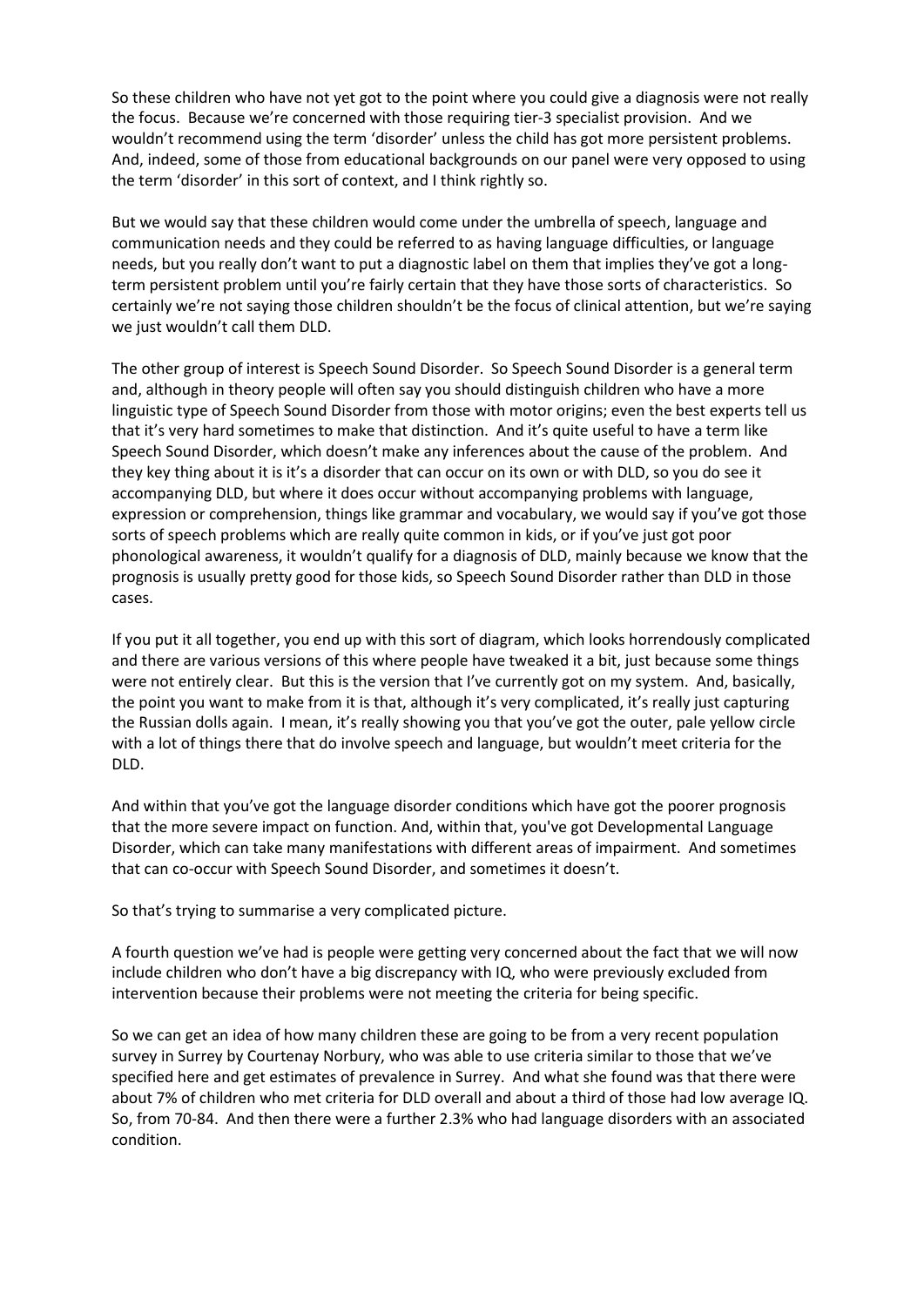Now, her research really vindicated our decision not to draw the distinction with non-verbal IQ, because she found no differences between those with average and low average non-verbal IQ in terms of the severity of the language deficit in terms of social, emotional and behavioural problems, or educational attainment. And other studies have failed to find differences in response to intervention. So it really does seem, at the moment, not justified to make that separation.

What she did find was that, if you took the children who had language impairments associated with a known medical diagnosis or with intellectual disability, they did have more severe deficits on multiple measures. So there did seem, again, some justification for keeping those together in a separate group.

But the key issue that I think emerged from this exercise is we started it, really, with just the aim of raising awareness and trying to get a common language, but it became very clear that it raises a lot of issues about how you decide access to services, which will be very relevant to the people listening in here, I hope. The thing is that the speech and language therapy profession obviously has to consider terminology in relation to who gets intervention, and it's very clear that labels do make a big difference as to who does or does not get various sorts of intervention.

And one of the things that was clear when we tried to use evidence is that there's still a really rather weak evidence base in determining which children will benefit most from which intervention. So people tend to make decisions based on habitual practice, or that they just assume that intervention will work. And sometimes there's very strong local pressures to adopt one diagnostic terminology rather than another.

But we felt that one of the things we could say on the basis of this exercise that we did is that there really is an urgent need for people to get together, several centres combining, to do intervention research with reasonable numbers of children, because you're not going to be able to get funding unless you can demonstrate the impact of speech and language therapy. And it's really important to look at that for different types of children with different characteristics.

And, when doing that, it's also important to not just focus on changes in language test scores, I think. Because one of the things that concerned us was the realisation that children sometimes only get intervention on the grounds that there's pressure to intervene with children where you might be able to discharge them after eight weeks. Whereas many of the children we're talking about have got long-term problems; that's how we've actually identified them, and you're still able to have an impact on those children, but it might be seen more in terms of their social and educational functioning.

And it's really, if you draw a comparison with autism, we're really saying that there are many children with language disorders; they're not going to be cured, but, nevertheless, management from speech and language therapists might make a big difference to their outcome. And those children, I think, have sometimes been rather neglected in the current system.

So, basically, the conclusion, really, is that we're using Developmental Language Disorder. We're not talking about a single homogenous condition, and I should stress that no label is perfect. And I'm very interested to hear from people who are coming up with children who may not neatly seem to fit into this categorisation, because I think we will, no doubt, revisit it again and tweak it a bit in the future the more we consider cases who don't fit in neatly. So please feel free to contact us about that.

But, for the moment, we're hoping that the consensus we've achieved so far will move us forward in raising awareness, improving services to children and allow us to do better research by just using a common language.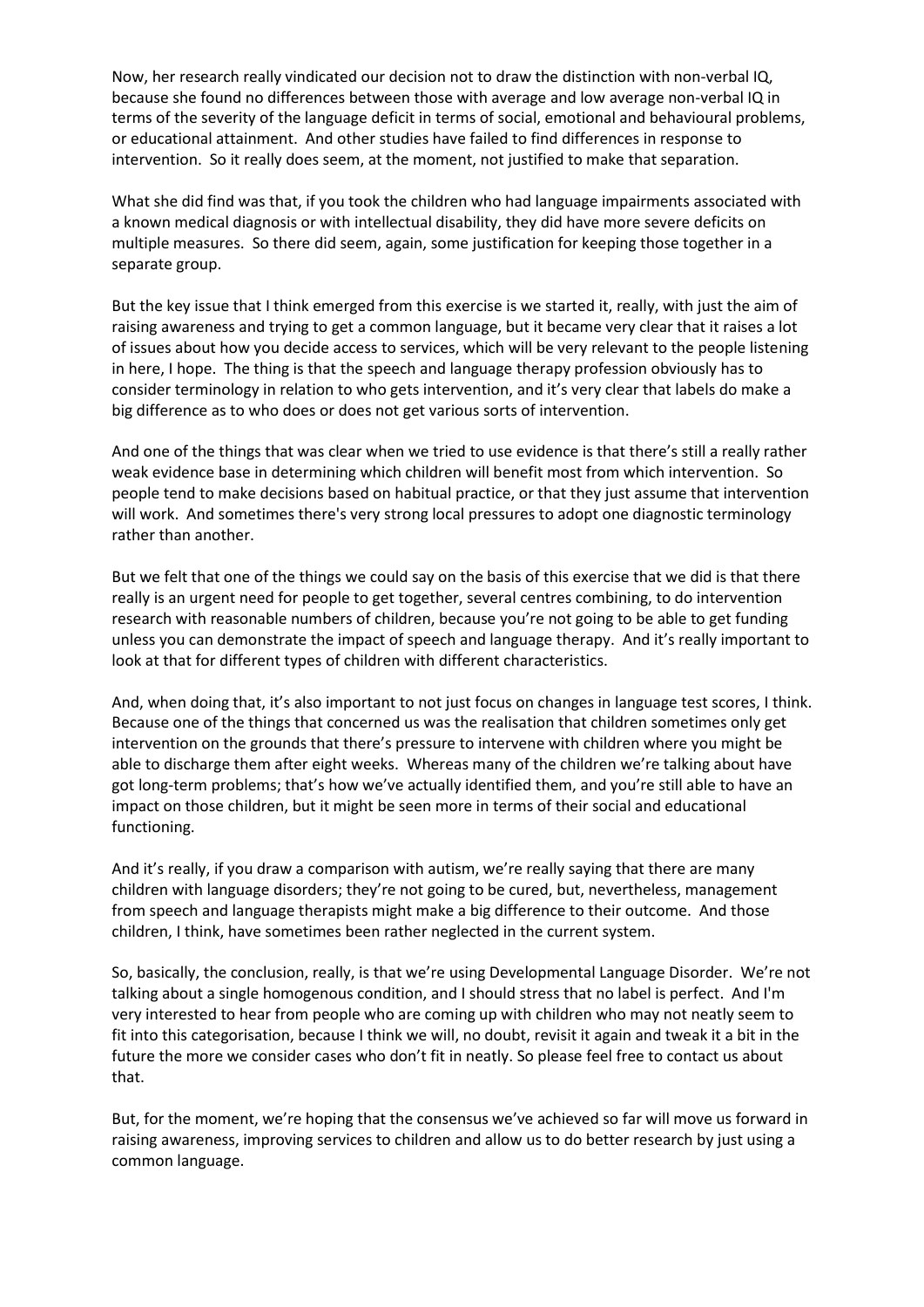I want to move on now, though, to take you over to Amanda, who's going to tell you more about how she's been implementing these changes in services in Hackney.

# *Amanda Finer, Highly Specialist SLT, Children's Integrated Speech and Language Therapy Service for Hackney and the City*

Hello, thank you, Dorothy.

Hi. So my name's Amanda Finer and I'm a Highly Specialist Speech and Language Therapist working for Children's Integrated Speech and Language Therapy Service for Hackney and the City. And I specialise in working with children with DLD and speech disorders.

I'm going to talk to you today about how we've been implementing DLD in Hackney and the City. I'm going to start by telling you a little bit of background about our service and then talk to you about all the different people that we've been talking to, to say that we're able to implement DLD.

So, first of all, who we are. I thought it was useful for you to have a bit of background information about our service, because I think it helps for you to then understand how we've been able to implement DLD and how we've been able to do it as quickly as we have in such a far-reaching way.

So we're the Children's Integrated Speech and Language Therapy Service. And this is our title because we're funded by multiple Commissioners. Some of them are listed here, but this is by no means everybody. There's a very long list and, thanks to this, we're able to pool our resources and we've created a cohesive service.

Also, because we're funded by multiple Commissioners, we're far-reaching, so it means that we see children and young people of all ages with speech, language and communication needs and eating/drinking difficulties, no matter whether they've got an Education, Health and Care (EHC) plan or not. And it means that anyone can refer to our service. And I think, because of all of this, we're able to aim to be a needs-led service.

So, within our team, we think that it was really important to start with developing the skills, the knowledge, the confidence of the speech and language therapist within our team first. We didn't want other professionals and families to be coming and asking a speech and language therapist a question and for them not to feel like they have the knowledge or the confidence to be able to answer that question. And so we really wanted to make sure that they had the knowledge so that we were all sharing a consistent message.

So, to help with this, we developed a DLD network. So it's very much been a team effort. We've had support and guidance from a Service Manager and a Clinical Lead Speech and Language Therapist, so 8b and 8a level. There's me as a Highly Specialist Speech and Language Therapist and we have a group of therapists across early years, primary and secondary, who have all got specialist skills in DLD and an interest in working with these children.

And we formed a network so that, together, we can apply the theory from CATALISE and implement DLD in our service. We think there's a lot to do; so it's too much for one person and, actually, it's quite important to have a team effort. And, also, because we're such a far-reaching service, it's important that there's lots of people who are able to spread that consistent message.

So we've been sharing the information with our whole speech and language therapy team. DLD makes up a large proportion of our caseload now and therefore we've got to make sure that all speech and language therapists are able to diagnose DLD. To be able to make sure that they feel confident to do that, we've been holding CPD twilight sessions for all speech and language therapists where they can come along to find out about Developmental Language Disorder, the criteria,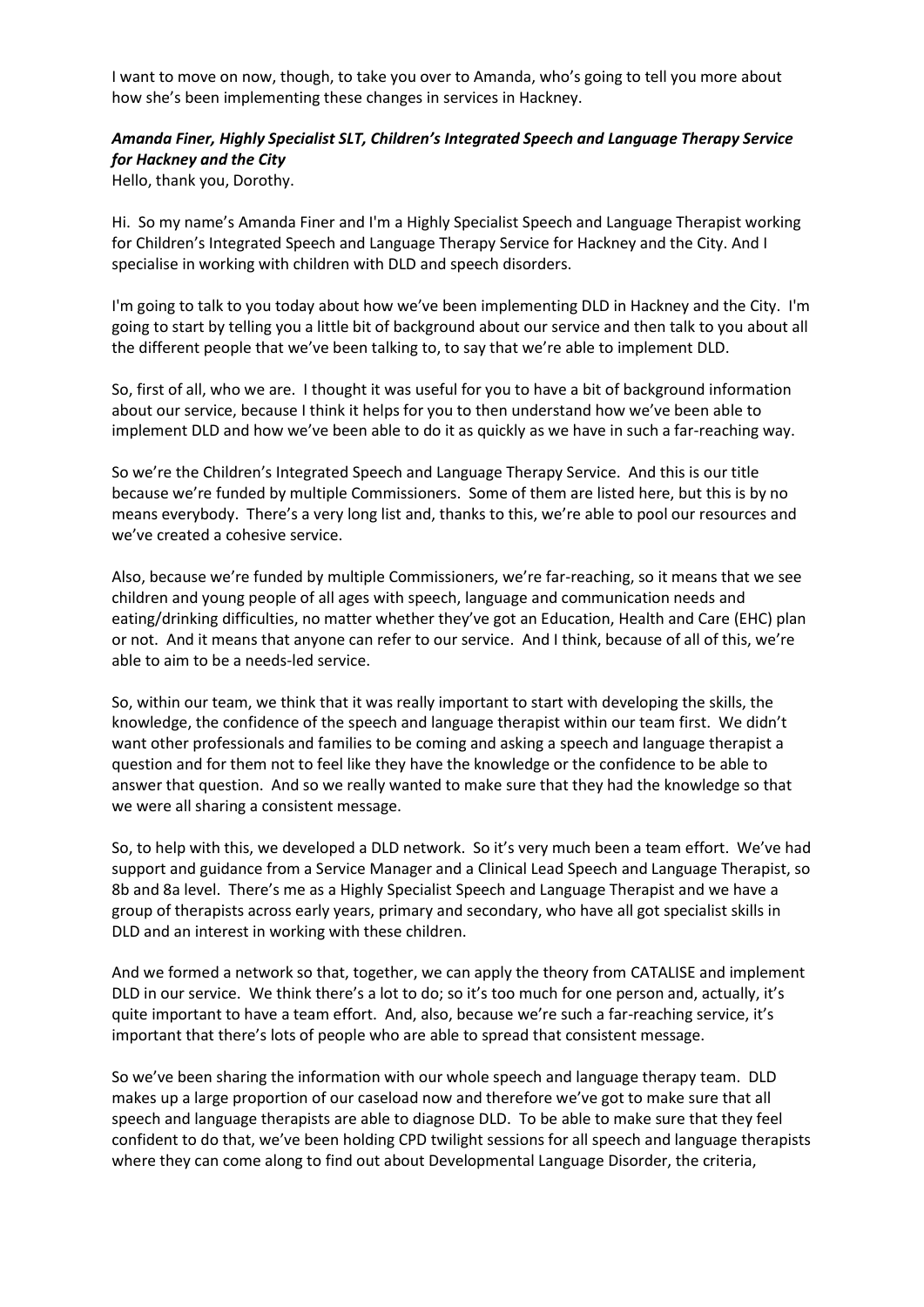impact, as well as assessment and therapy and these CPD twilight sessions continue throughout the year.

And then we've also attended meetings with individual teams within the service, so that we can provide more specific information relevant to the children that the therapists are seeing within that team and the age group that they're working with.

And a message that we've very much been trying to share with everybody is not to get hung up on IQ and to try and talk around other ways you can find out about children's learning.

Something else we do is we offer specialist support packages. So the specialist DLD therapists, many of whom are in the DLD network, provide second opinions, advice and support over the phone or face-to-face and also we can work with the child's linked speech and language therapist to diagnose, help to assess and diagnose or to deliver a therapy package. But what's important here is it's delivered alongside the linked speech and language therapist. So that we are upskilling the therapists working across early years primary and secondary.

We've also been working with other professionals. There's lots of different people we've been working with and lots of different things we've been doing. And if you want more information about how to work with a specific group of professionals, you're very welcome to ask me a question or my contact details are at the end. I've put a few useful tips on the slide that you can read at your leisure. And I thought I would just highlight a few things today.

So, first of all, the first thing that we did was to meet with some of the key stakeholders; who was the head of the SEND at the Learning Trust, the inclusion team leader and members of the DLD panel. So these are some of our key stakeholders, and we thought it was really important that they were on board and fully understood the changes first.

It was our speech and language therapy service manager who chaired this meeting to show the importance of that meeting. And I think meeting face-to-face really helped us to iron out any confusion or misunderstanding and has really helped to ensure that we haven't had barriers to implementing DLD in Hackney and the City.

At this point, I'll just explain what LRS – or 'Language Resource Schools' – and DLD panel mean. So we have two mainstream schools in Hackney… primary schools in Hackney, who have a certain number of places for children with DLD and for children with speech disorders. And these children receive a very high level of speech and language therapy, much higher than they would receive in their mainstream school. And these children… well, the children who are… we decide which children go to… which go to the… which children will go to these language resource schools by… they go to our DLD panel. And it's the panel that decide the children who would best be suited in these schools.

So the panels are made up of me, as a speech and language therapist. We have a specialist teacher, an educational psychologist, two inclusion managers from the two LRS schools and a member of the SEND Department at the Learning Trust.

A few things that I just wanted to share with you from observations of having worked with other professionals. Of course, you'll be sharing information on the changes to terminology and criteria and then providing some useful specific information, depending on who you're talking to. But, actually, going in there and having open discussions rather than going in to deliver formal training has been really valuable. We found, actually, that it's important to really recognise the knowledge of other professionals. And, really, as speech therapists we, for those more complex cases where we're not sure whether language is definitely the primary area of need it's really useful to have other professionals on board. And those are the professionals who've really seen their value for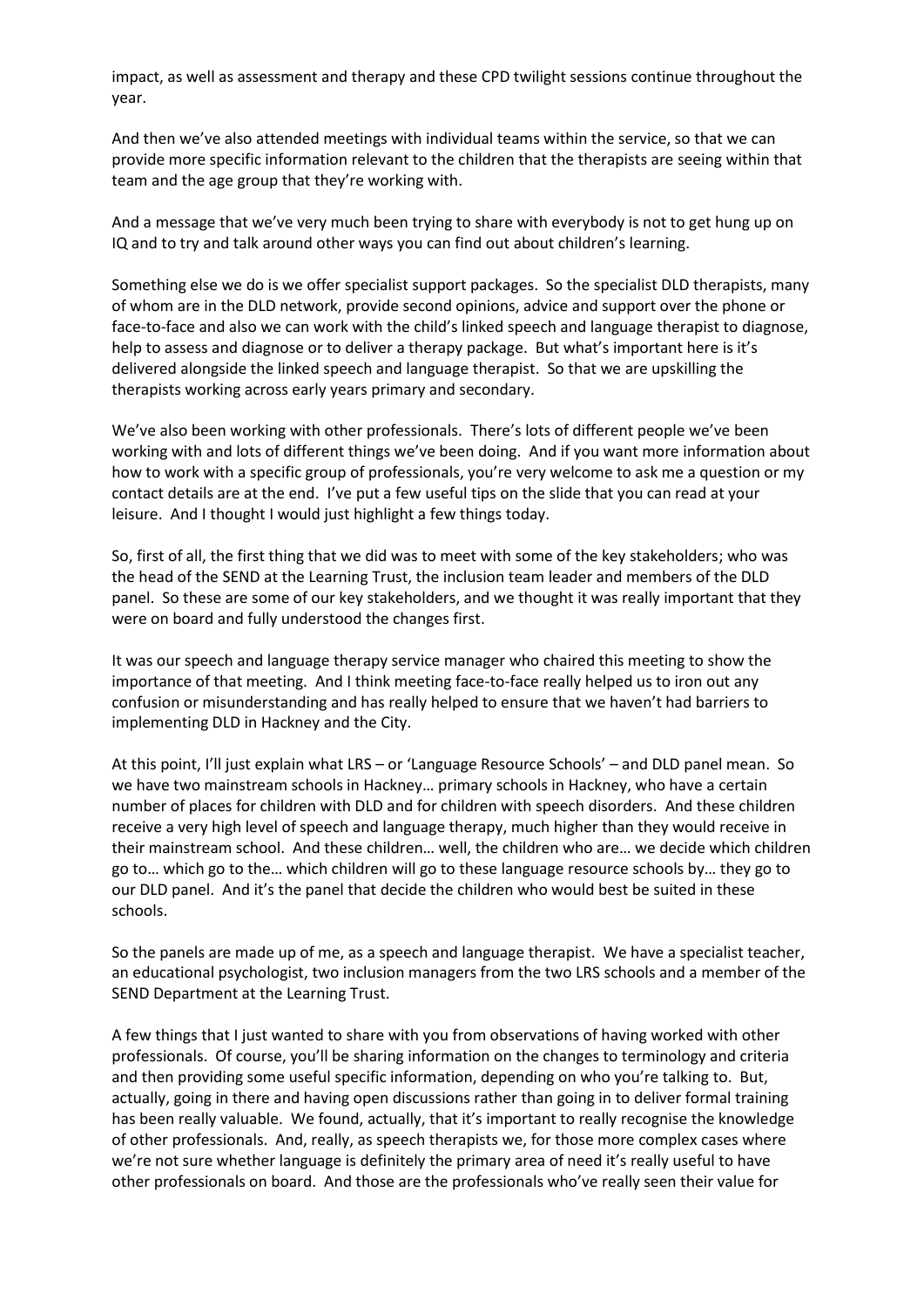those more complex cases. They want to be involved and a conclusion with whoever we've spoken to has been that, actually, open communication for these children is key, and open communication as early as possible is key.

Our educational psychologists have thought, for those children where we're not sure whether it's language or learning that's the primary area of need, perhaps we would work together to assess these children and write joint reports. And that's a really exciting move that we're hoping to pursue further.

Something we've done that's been helpful for professionals is videoing DLD children and young people. We've found that it helps to link the theory to practice. And, actually, by taking some of the more complex cases to… videoing some of the more complex cases and sharing those it's quite interesting to sit with all our different professional hats on and discuss those children and it just shows, again, that importance of open communication for these children.

We've found that we haven't had any barriers when we've been speaking to other professionals; everyone has been happy to take on the new term and keen to be involved. And also that actually we've found it's been very helpful to have a common language when we're talking to each other and with families.

So working with parents and young people, we've found that face-to-face discussion has been really key, so that families don't feel anxious and to ensure that EAL families fully understand. We're a needs-led service, so we have had some children on our caseload, perhaps for quite a long time who've never had a diagnosis of anything and now we may be giving them a diagnosis of DLD. So it's important to meet face-to-face and be able to explain this diagnosis sensitively.

Parents' and carers' main questions have been around what the change in name may mean for the input that a child receives. And, because we're a needs-led service, it doesn't change the input; we support the children based on the need that they present with at that time, and over time. And that will continue; that doesn't change because the name of the diagnosis has changed.

Something else they've wanted to know a lot more about is what we mean when we say it's a lifelong condition. This is something that we've had to explain gently. And parents have wanted to fully understand this.

I've put a clip here of something from Twitter. So we made leaflets about DLD, which we shared on Twitter. We tweeted about them. And HIP – which stands for Hackney's Independent Forums for Parents and Carers of Children with Disabilities – got in touch to us for copies of those leaflets. And I think this just shows the power of social media and being able to spread the message. It was because of Twitter that we were able to be a lot further reaching and share those leaflets a lot more widely with families.

And, finally, when working with young people, we've written a programme to teach key stage-2 children and beyond about their diagnosis of DLD and this includes a parent workshop, because we think it's important that parents and carers, first of all, are on board with their children learning about their diagnosis. And, second of all, that they feel confident in what DLD means, so that if their child comes home to talk to them about it, they have the knowledge and the skills to be able to discuss the topic with their child.

So, finally, we've been raising awareness more generally in the community as well. On DLD awareness day, we had a stall for professionals and the public and we chose to hold this stall in a building where we knew that a range of professionals were based, as well as members of the public who come to visit the library that's also based in this building. We also were interviewed by Hackney Gazette about DLD and they wrote an article, which was fantastic. And we wrote… made a poster,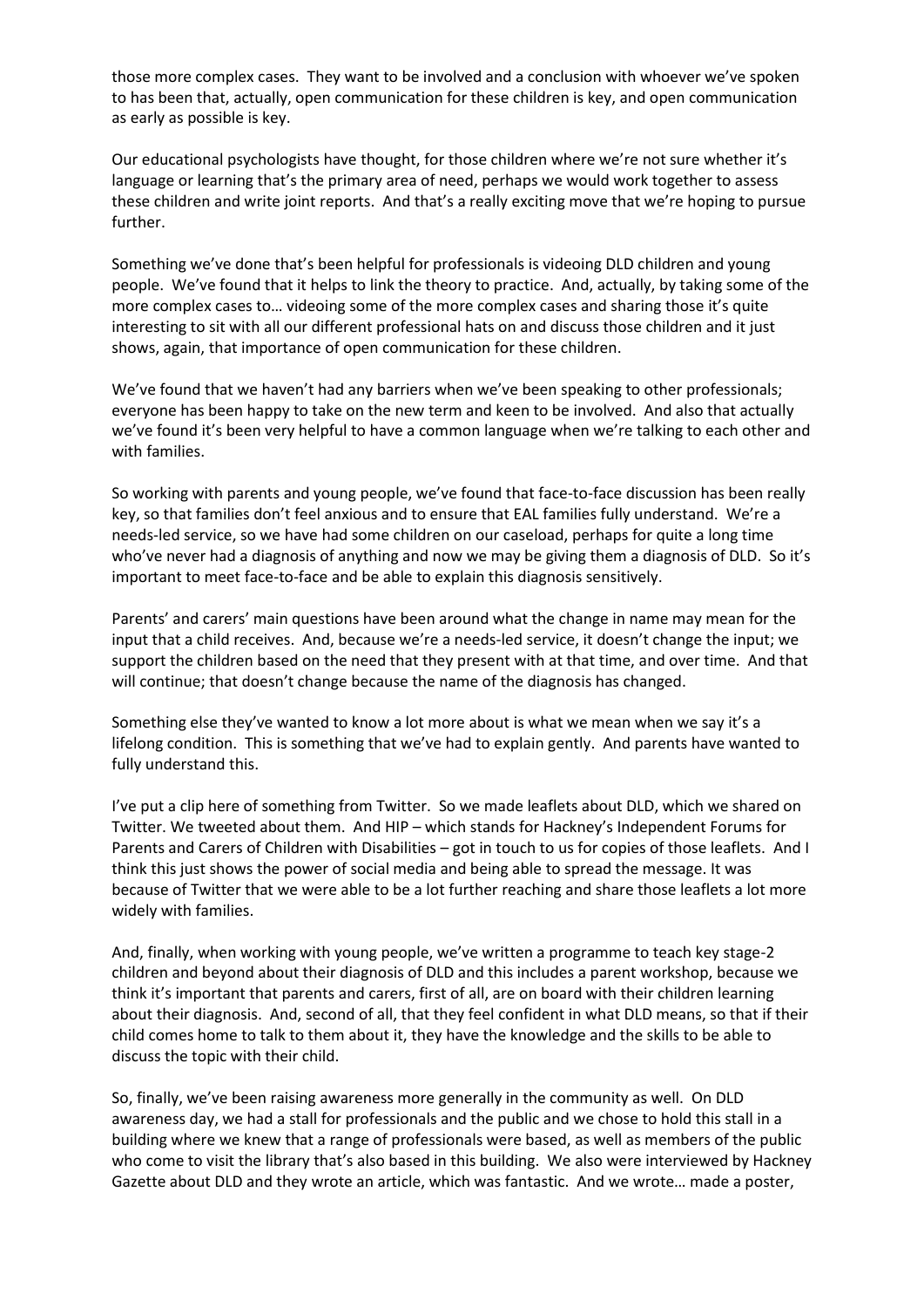which we have sent out to all GP surgeries, children's centres and libraries in Hackney and the City, and all the speech therapists have taken copies in to every school that we visit.

We've made leaflets for early years, primary and secondary, parents and carers and for school staff. And, finally, just to reiterate again that we're active on social media and we've found that's been a really key way of sharing the message with the wider community.

So here are our contact details. So you can either ask me a question at the end or please don't hesitate to get in contact with us. We're happy to help and share what we've been doing in more detail.

Thank you very much. I'm going to pass you on to Lauren.

#### *Lauren Longhurst, Research and Development Officer, RCSLT*

Thank you, Amanda.

Yeah, so I'm going to talk a little bit about a case study, following on from Amanda, of a private practice setting and implementing the changes. And then also talk about some of the resources that we have available to you.

So Sarah Buckley's Therapy Ltd. have started to implement the new changes for Developmental Language Disorder within their practice and these are just some of the key things that they've worked through and actions that they've taken to do so.

So, as a practice, evidence-based practice is very important to them and they try to stay up-to-date with the current research in Speech and Language Therapist and, therefore, the CATALISE project. The topic was discussed in a staff workshop, using Susan Ebbels' summary of all the changes with terminology and criteria and this is available on the RCSLT website.

Once the staff were confident and on board with the terminology and the changes, the service then changed over to using Developmental Language Disorder and started using it in reports and documentation.

In order to do this, they created a short summary for parents, explaining why there has been a change and what this entails, in language that was accessible and easy to understand. In addition to this, they engaged with those parents and service users who may be impacted by the changes to discuss any concerns that they might have and questions. And these changes were implemented in consultation with key stakeholders as well.

Training was given to school staff, especially round the discrepancy between verbal and non-verbal IQ, as this was no longer being used as a key indicator of a language disorder. And it's also led to a review by the team of the terminology they are using in other clinical areas, to ensure that they are being consistent and delivering that consistent message.

In terms of current RCSLT resources, the 2016 International Journal of Language and Communication Disorders Winter Lecture was… Dorothy Bishop led on this and focused on changes in terminology and diagnostic criteria. So if you want more information about the CATALISE process, we recommend looking at this. The evidence and research section on the clinical webpages for language disorder have been updated with recent studies and will continue to be developed as the new website comes into play.

We've also published a briefing paper on Developmental Language Disorder, which summarises the changes and the implications for clinical practice. Alongside this, we developed an FAQ document to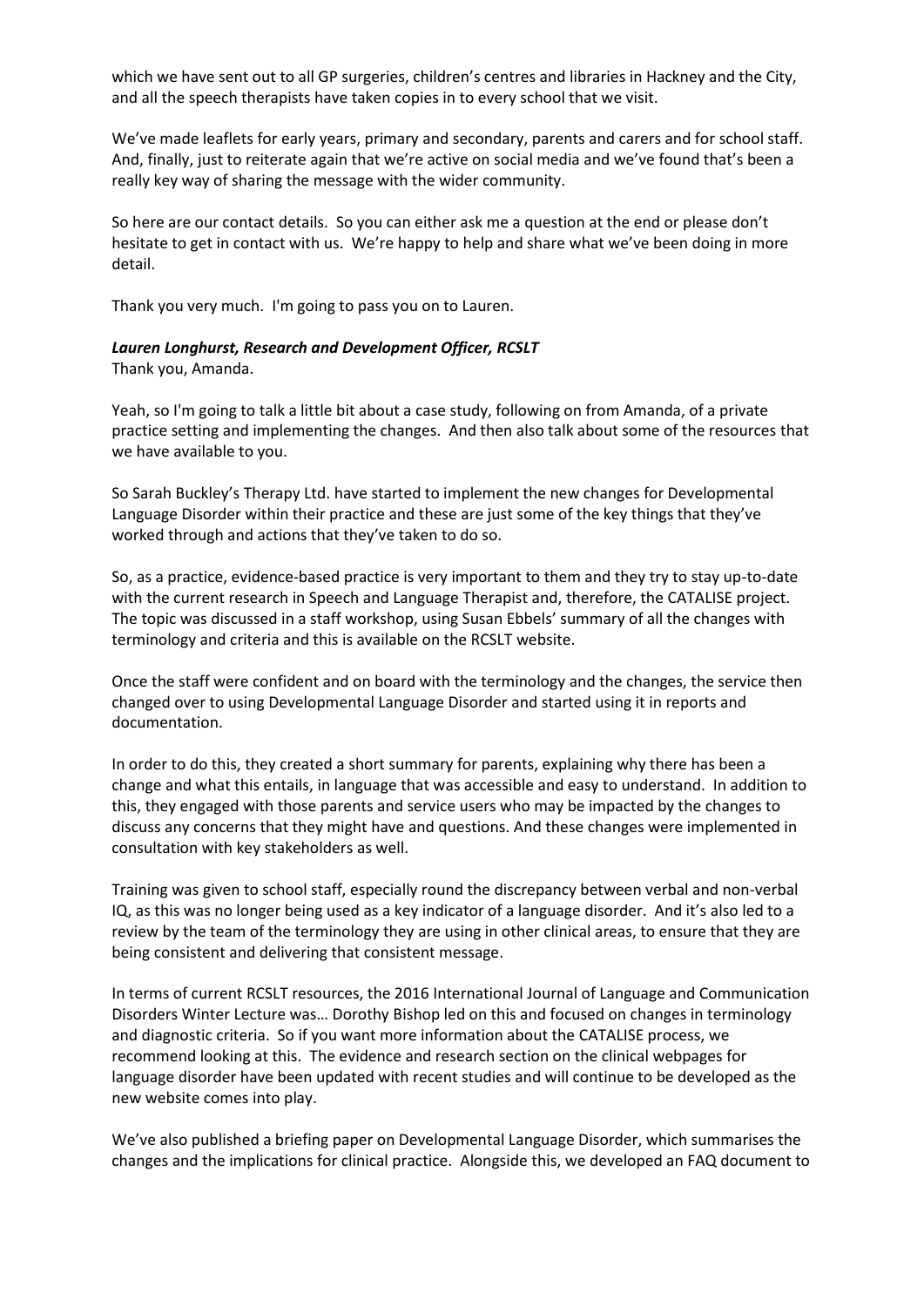help clinicians to navigate these changes. We're aware of lots of questions that have come in for the webinar and these will all be added to this document, to reflect your concerns.

We've also got presentations from a DLD workshop that was held in the summer for Hub representatives. And also RCSLT conference presentations, subject to consent, are also available. We've got infographics on key messages about DLD. These have been developed and shared on RCSLT social media channels and are available for you to also use.

We've been liaising with government to try and develop the awareness of SLCN as a whole and also DLD a bit more specifically, including the changes to terminology and criteria, and this will be ongoing. Alongside the children's strategy work at the RCSLT, which aims to develop a shared understanding of good practice and outcomes.

We've also got some information and resources for SLTs working in school settings and also resources about how to commission speech and language therapy services.

We would like to remind members that it's a really good ideal to liaise with your local Hubs and CENs – maybe on Basecamp – as there's a lot of discussion around Developmental Language Disorders at the moment, and you might notice a lot of study days popping up as well. All these resources are available on the link that you can see on your slide.

In terms of what we're doing in the future, we're collating and sharing useful resources that are produced and used by services when implementing the changes – so some of the resources that Amanda was talking about. If you have similar resources that you think have been really useful to you, we're really keen to hear from you, so that we can make these available to other people.

We also are running a research priorities project. DLD was identified as one of the key clinical areas where research priorities are needed. This was also highlighted by Dorothy earlier. These treatment uncertainties have been identified and are being mapped to existing research, so there will be a workshop taking place later on this year to generate new research questions.

In addition to this, a PowerPoint package will be developed to support the delivery of training to SLTs to ensure that consistent messaging. We're also working with the National Association of Head Teachers to create guidance for schools on commissioning Speech and Language Therapists. In order to raise further awareness in the wider population, we're developing a factsheet highlighting the key messages about DLD and we'll also hold a system leader round-table event to discuss how changes in terminology and criteria can be implemented.

And now I will pass back to Amit for the question and answer session.

### *Amit Kulkarni, Research Manager, RCSLT*

Thank you so much, everyone, for those fascinating presentations. As Lauren says, now we're going to think about answering some of the questions that we've had, both via email prior to this event and also coming in as we've been speaking.

I think I'm going to start off with a question that's around the importance of these changes. The question was as follows: children rarely get EHCPs for DLD. So why is this new terminology so important? And, if possible, I'd like to go to you first, Dorothy, and then follow up with some comments from Amanda.

### *Dorothy Bishop, Professor of Developmental Neuropsychology, University of Oxford*

Yes, I think sometimes it just seems why do we need all these changes? But it really goes back to what I started with, about ease of communication between professional groups. And also, from the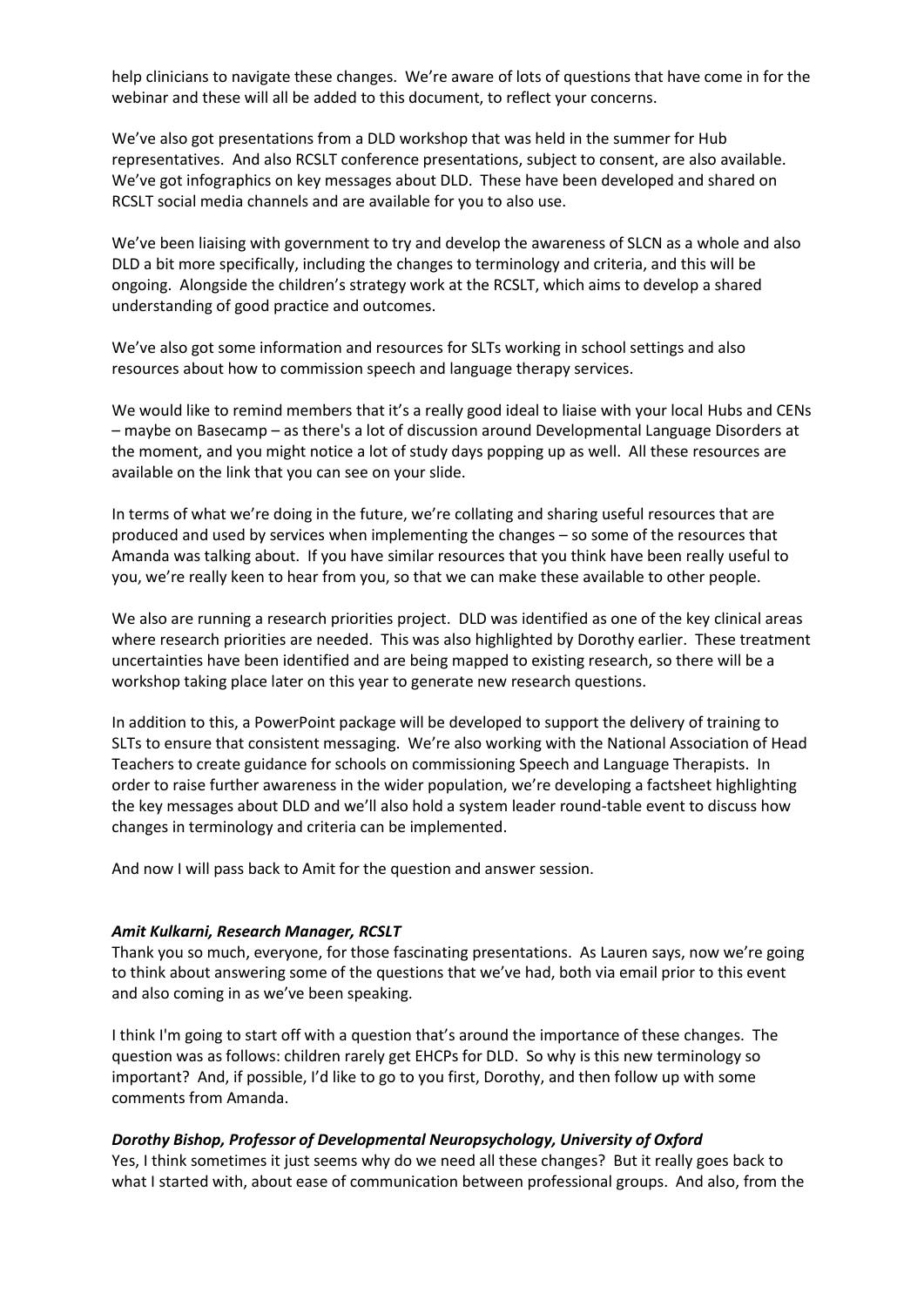point of view of families who are affected, they like to be able to Google something, be able to look it up and get a consistent answer. They like to be able to contact other people, other families who are affected by similar conditions.

So it really facilitates communication – not just between professionals, but also between those who are affected, and also for researchers it's fairly crucial to at least have some common definition. So I think that's the main reason why I think it's important.

### *Amit Kulkarni, Research Manager, RCSLT*

Fantastic, thanks so much.

# *Amanda Finer, Highly Specialist SLT, Children's Integrated Speech and Language Therapy Service for Hackney and the City*

First of all, I just wanted to say that, in Hackney and the City, DLD is now included under the Communication and Interaction Criterion for any EHCP and children who are very vulnerable where the language impairment's having a huge impact on their functioning, it is possible to have an EHCP. But also we've found it very useful to have a term that we're all using, so that there's a common language when working with families, when we're talking to each other, when we're talking to other professionals. And other professionals have really welcome it as well, actually; they haven't been sure what term to use and have seen lots of different terms in our reports. So to be much clearer, they've said, will really help them as well.

## *Amit Kulkarni, Research Manager, RCSLT*

Yeah, I would agree. I think this consistency can only help to raise awareness of the difficulties. And, hopefully, through having a consistent label and through raising awareness of this label, maybe that will be what will allow us to get to the point where EHCPs become more possible for children with these difficulties.

I'm going to move on to a slightly different area. So I'm thinking now about older children and adults with such difficulties. One of the questions we've received is: What terminology do you recommend using for older children, young adults and adults with difficulties in this area?

Dorothy, could I come back to you again?

# *Dorothy Bishop, Professor of Developmental Neuropsychology, University of Oxford*

Yes, I think one of the things that's been important about the whole awareness-raising exercise is the number of people who have emerged as… not just older children, but also adults, who, either themselves, think they're affected, or they're parents of somebody who, in adulthood, they suddenly recognise that what they had was a DLD.

One of the reasons that people had for being not so certain about the term 'Developmental Language Disorder' is what happens when you get to adulthood it seems a bit odd to say 'developmental' if you're a 45-year-old.

But the answer to that, really, was very much in line with what happens with developmental dyslexia, in that adults with it just say that they're dyslexic. And so I think adults who have a history of Developmental Language Disorder might not want to use the full DLD as they get older can just talk about themselves as language disordered.

But certainly there has been very little recognition of these conditions in adolescents and young and, indeed, older adulthood. We've found that, for example, student disability services regularly diagnose people with autism, with dyslexia, with ADHD, but not… and with DCD, dyspraxia, but again not with Developmental Language Disorder. And we're trying to really change that. And, again, this is another thing where we think the label might be useful in really just drawing awareness to a group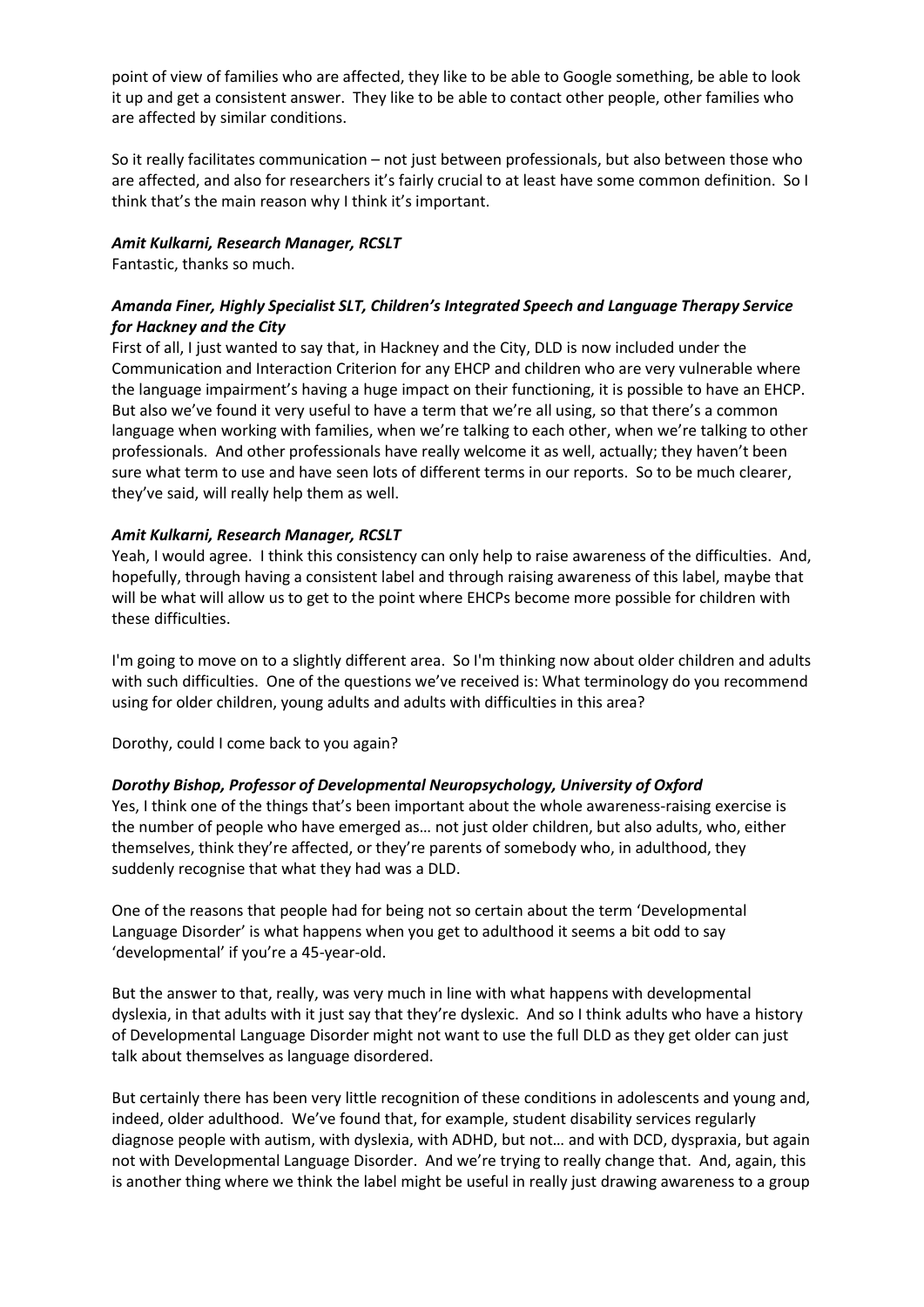that are otherwise, sort of, would rather disappear off to the horizon and don't really get much attention and nobody's lobbying for them. So we hope that that will change.

## *Amit Kulkarni, Research Manager, RCSLT*

Thank you. Amanda, I don't know if I can come to you for this next question. We've had one come in which says: The work that you've done in Hackney sounds absolutely fantastic. Can you tell us how long it took to achieve this?

# *Amanda Finer, Highly Specialist SLT, Children's Integrated Speech and Language Therapy Service for Hackney and the City*

I think it probably took about a year. I think, last year [2017], around March time, we probably started talking to speech and language therapists about the changes to the criteria and the terminology. And I would say, really, things have really started to ramp up in September, starting with the DLD Awareness Day. And then things have moved on from there.

Once we start talking to one professional, others hear about it and have asked us to come and talk to them as well. And, yeah, I would say since September, really, that things have really started to ramp up and we've been really busy with what we've been doing.

### *Amit Kulkarni, Research Manager, RCSLT*

Fantastic. That gives us an idea of how long it took in your Trust.

Another question has just come in about the relationship between DLD and previous diagnoses of SLI. And I'll just open it up to whoever would like to take the question. It's as follows: What happens with the young people who currently have a diagnosis of SLI; do we just change terminology in reports following information provided to parents? I presume an extension of this is also: Do we continue to provide support? I don't know if anybody would like to answer this.

# *Amanda Finer, Highly Specialist SLT, Children's Integrated Speech and Language Therapy Service for Hackney and the City*

I'm happy to answer this, yeah.

So that's exactly what we've been doing. We've been speaking to parents first and then changing the terminology from there. So we've got a set paragraph that our speech therapists can use if they want to in reports or in an EHCP report. We've got a letter that we can send out to let anyone who's involved with the child know about the change in the diagnosis. And then the leaflets as well.

So, yes, just what you said, really, provide the information to parents and then, yeah, just go ahead and change the terminology and everyone's been very open to it. We haven't had any problems doing that.

### *Amit Kulkarni, Research Manager, RCSLT*

Fantastic. Is there anything else you'd like to add on this issue?

# *Amanda Finer, Highly Specialist SLT, Children's Integrated Speech and Language Therapy Service for Hackney and the City*

Maybe… Sorry, just to add also speak to schools as well. Maybe train the schools, the members of staff who are involved with that child; I think that's key as well. To make sure key stakeholders are on board before sending out information in a report.

#### *Amit Kulkarni, Research Manager, RCSLT* Yeah.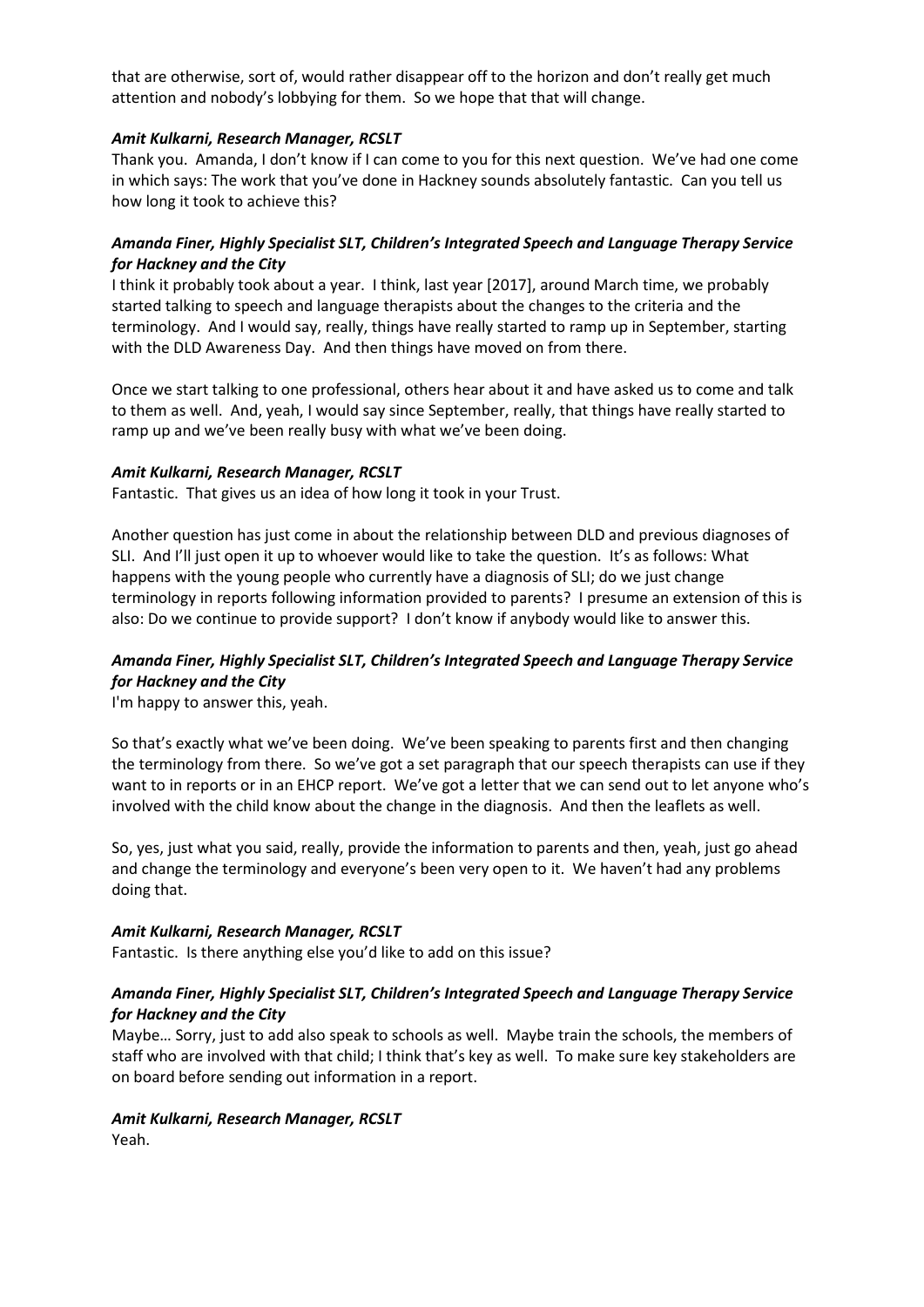# *Dorothy Bishop, Professor of Developmental Neuropsychology, University of Oxford*

And I guess the only other thing to say is, you know it shouldn't affect your… I mean, whether you get intervention or not should depend on your language problems, not on the label that somebody stuck onto you.

### *Amit Kulkarni, Research Manager, RCSLT*

Absolutely. And I know, Amanda, I've heard you talk about this being a needs-led… your service being a needs-led provision, and I think that would very much fit with the approach from the RCSLT as well.

I'd like to move on to a slightly different area now. We received a question about higher education institutions. And the question asked something like: Has work been done with universities to develop and update the use of terminology and criteria on courses?

Lauren, I know that, through the RCSLT, we've been working with this. I wonder if I could come to you?

## *Lauren Longhurst, Research and Development Officer, RCSLT*

Yeah. We've been updating the curriculum guidelines for university courses in the UK and the steering group have been working to include the new terminology within this. And we've been also checking that terminology that's used with experts in terminology and in DLD.

Also, another thing to mention, a lot of the people researching into the DLD will be based at some of those universities. So we would hope that the university courses are really on board with that new terminology and will be starting to implement that and explain to the students the process that has been gone through.

## *Amit Kulkarni, Research Manager, RCSLT*

Fantastic, okay. We've had quite a few questions through about resources. So one of the questions was around looking at resources to help change entrance criteria for language resource bases. And another question was just a simple question around where resources can be found.

Lauren and Amanda, I don't know if I can come to you for both of these questions.

# *Lauren Longhurst, Research and Development Officer, RCSLT*

Yeah, I think just highlighting again that we really are keen to pool our resources as a profession and if anyone does have any resources out there that they're using that have been successful, we're really keen to see those and to share those further. And that resources will be available to you on the link that I gave in one of my slides earlier. So just to highlight that, we really are keen to share resources.

## *Amanda Finer, Highly Specialist SLT, Children's Integrated Speech and Language Therapy Service for Hackney and the City*

And in terms of panel and children going to a specialist unit, or provision. So we're very lucky, first of all, in Hackney that most of the schools are buying in speech and language therapy. So children are getting a certain level of speech and language therapy in their current school. And also our DLD panel is made up of professionals who would be working day-to-day with these children – educational psychologists, specialist teachers, me as a speech therapist. So that helps us when it comes to sitting down around a table and making decisions about the best children who… the children who'd benefit most from attending the provision.

So we've come up with a checklist that I'll go through with you, in case this helps. So we've said that speech and language is the primary area of difficulty. We don't give assessment levels or cut-off points, because we know that it's around being a functional impairment, impacting on their social,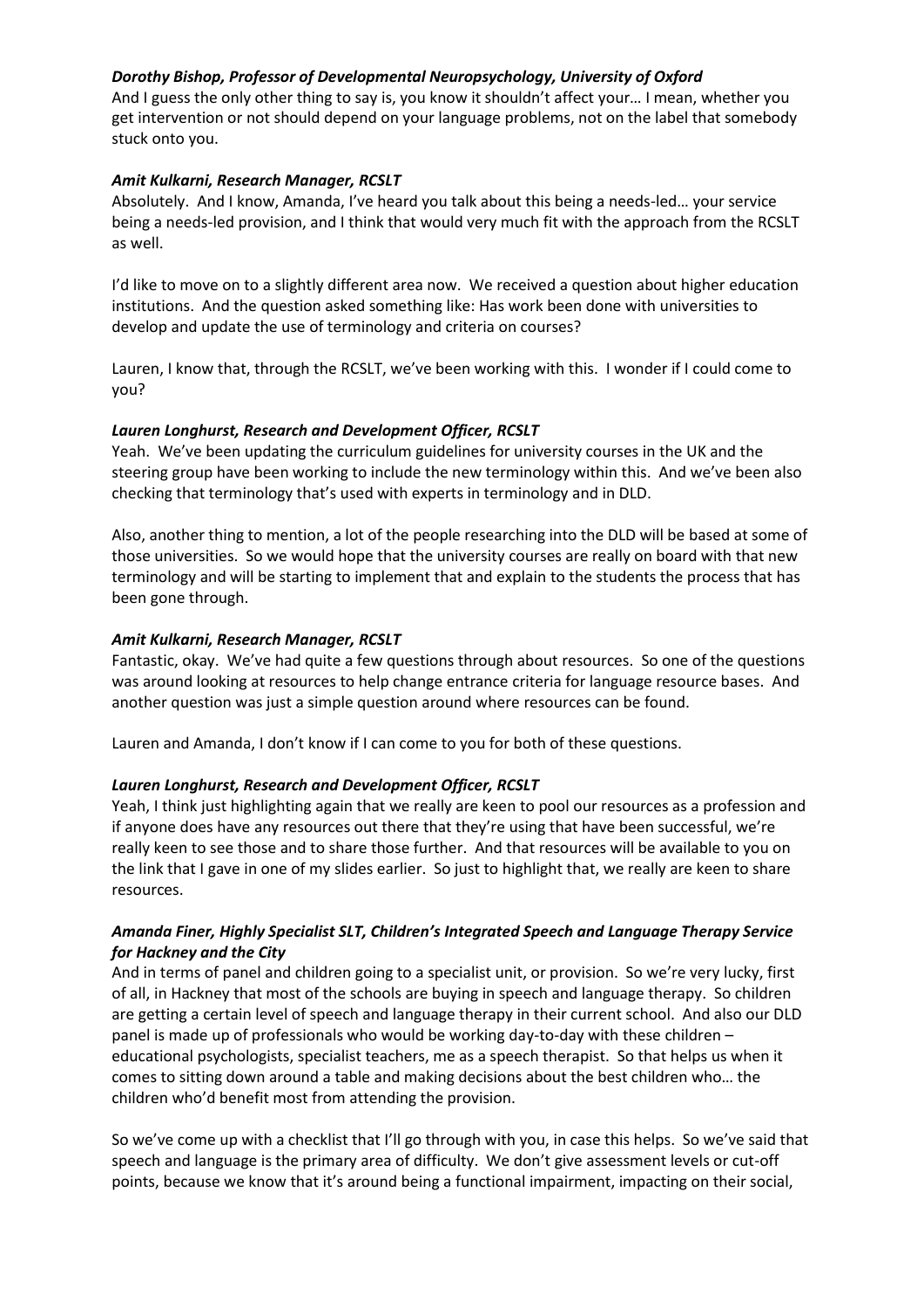behaviour, learning. So we haven't been giving any cut-offs. But we have said other difficulties, such as attention and listening difficulties, difficulties with play or social, emotional, mental health difficulties, some learning difficulties, they can all coexist or be related to the language difficulty. But language must be the main area of need. And this level of need must be at a level beyond which the current mainstream setting is likely to be able to support.

So we're asking the therapists and the schools who are sending the children to be able to try and provide information to show that. We've said that the children must have potential to take advantage of intensive level of language or speech intervention. So, really, we ask for the speech therapist to carry out a block of intensive therapy with the child to see whether, when they are able to access more intensive intervention, it makes the difference.

We know that it needs to... the language impairment needs to be significant in both languages – so that's important.

We have said that social communication, interaction skills can be a mild area of need, but we don't want this to be the main area of need. It can, of course, be associated with their speech or language difficulty. And so, together, this information we ask for a detailed report from a speech therapist. We'd like results from a hearing test. Evidence of their learning profile, is what we ask for. So for actually a long time in Hackney, EPs haven't been assessing non-verbal IQ; we've been told that it's an unreliable measure.

And so, for a long time now, educational psychologists in Hackney provide us with a child's strengths and needs in all different areas of their learning. So we are used to working in that way when it comes to looking at children's learning anyway, and trying to decide together what the primary area of need is.

And so when we're asking for information about the learning, we've said this can come from the teacher, or another educational professional, perhaps the SENCo who knows the child well. We'd like to some National Curriculum attainment levels, or something similar, where it's available, or maybe some detailed information from the parent, if it's a child who's five and hasn't been in school for very long. Perhaps a paediatrician report, or information from an educational psychologist, if it's felt to be necessary, but it's not essential. And then, of course, parent consent is key; they don't have to have an education healthcare plan to come to one of our language resource schools.

### *Amit Kulkarni, Research Manager, RCSLT*

Fantastic. Thank you. We've had quite a few questions about related conditions. So we've had questions about autism, about selective mutism and about learning difficulties.

Dorothy, I don't know if I could steer these your way and if you could just quickly disentangle the process that CATALISE came up with?

### *Dorothy Bishop, Professor of Developmental Neuropsychology, University of Oxford*

Ooh, all in a minute! This was very, very contentious. I'll just take the example perhaps of autism, because I can't talk about absolutely everything. But the difficulty was that we had to decide, were we going to say that we would try and make a distinction between children who had autism with DLD, or were we always going to keep DLD separate?

And we decided that although we recognise that there's a huge variation in the types of language problems children with autism have, that we were not going to try and make people to make that distinction, because it was just too difficult. And that what we would rather do, therefore, is say you cannot have DLD and autism; we're going to say DLD is DLD, is defined in terms of not in addition having autism. Doesn't mean you can't have autistic features, but we're saying if you've got a primary diagnosis of autistic spectrum disorder then we would say you've got a language disorder